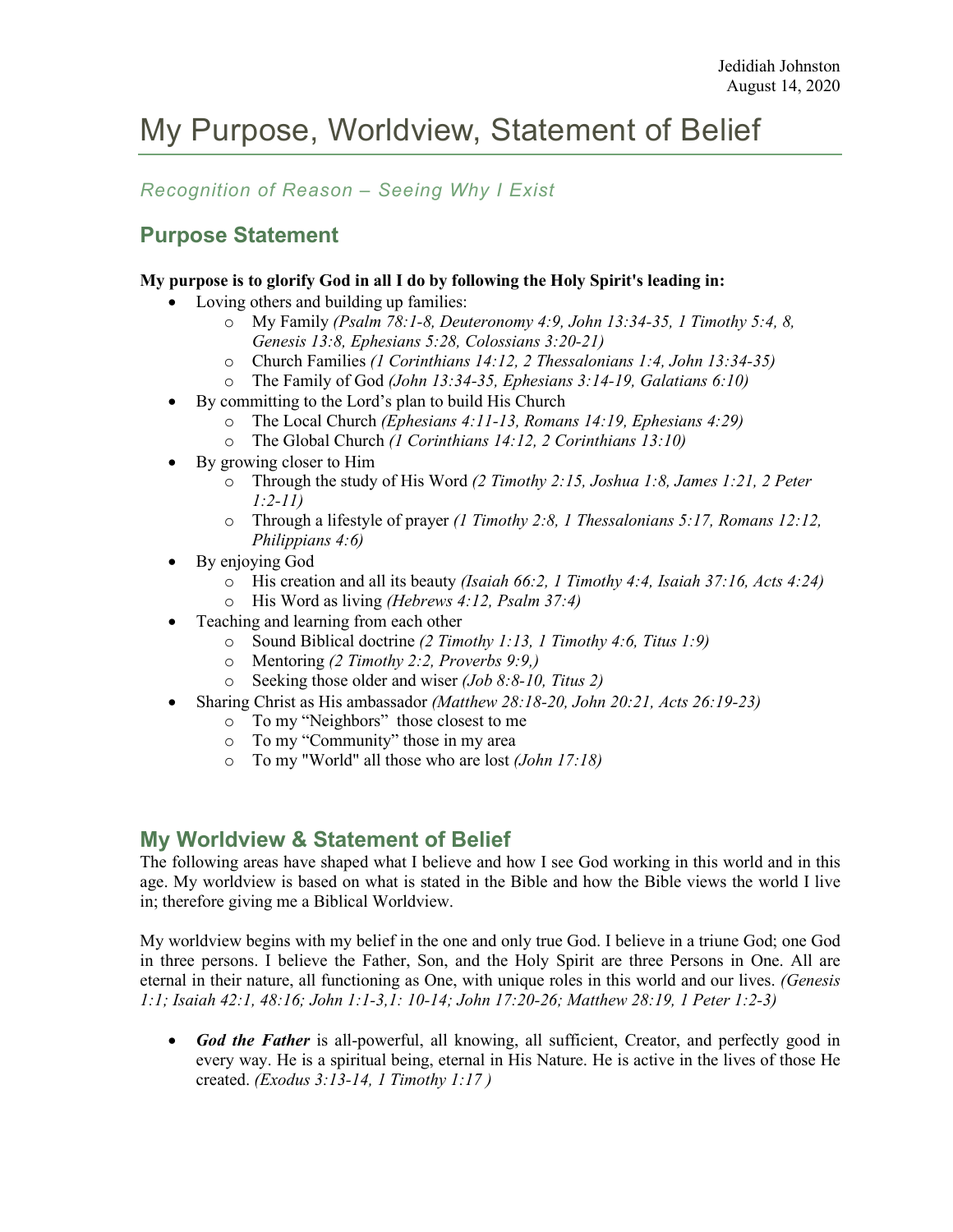- **Christ** is the Son of God, the second person of the Trinity. He was born of a virgin and conceived by the Holy Spirit. He is both one-hundred percent God and one-hundred percent man. When God became man in the form of Jesus Christ, He did not cease to be God. He lived on this earth as man, and lived a perfect, sinless life. Christ, although He had a beginning as man on this earth, has always been and will always be God. He came in order to reveal God and redeem sinful man. *(John 1:1-2, Romans 9:5, 1 Timothy 3:16, Isaiah 9:6, 1 Timothy 2:5, Luke 1:35)* Christ has ascended to Heaven and is now exalted at the right hand of God where, as our high priest, He fulfills the ministry of representative, intercessor, and advocate *(Acts 1:9,10; Hebrews 9:24; 7:25; Romans 8:34; 1 John 2:1,2).*
- The *Holy Spirit* is a divine person of the Trinity. He is eternal in His nature. He indwells believers in this age. He is the source of strength and guidance. He is the mediator between the saints and God the Father. He convicts the world of sin, and does the work of regeneration. *(John 14:17; 26, 15:26, 1 Corinthians 2:10-11, 12:11)*

God has left for us **His Word, the Bible**, which is God breathed. Men, inspired by the Holy Spirit, wrote it over many centuries. The Bible is inerrant in its original manuscripts. It is the source of teaching, correction, and truth. It remains unchanging, living, and active in our lives. It is the final authority for our lives. I believe that the Scripture should be read, understood, and interpreted in a literal sense. *(John 16:13-15, 2 Timothy 3:16-17, 2 Peter 1:19-21)*

I believe that the Scriptures interpreted in their natural, literal sense reveal divinely determined **dispensations** or rules of life which define man's responsibilities in successive ages. These dispensations are not ways of salvation, but rather divinely ordered stewardships by which God directs man according to His purpose. Three of these (the age of law, the age of the Church, and the age of the millennial kingdom) are the subjects of detailed revelation in Scripture *(John 1:17; 1 Corinthians 9:17; 2 Corinthians 3:9-18; Galatians 3:13-25; Ephesians 1:10; Colossians 1:24-25; Hebrews 7:19; Revelation 20:2-6).*

As I interpret Scripture literally I see and believe that God the Father, Son, and Holy Spirit, **created all things**. *(Genesis 1:1)*. In six literal days, God created everything, and on the seventh day God rested as an example to mankind. God originally created all things perfect without sin as a reflection of Himself. *(Genesis 1:31-2:3)*

- On the sixth day God created man and woman. Mankind was created by God for God and in His image and likeness. **Humanity** is different from any other creation in that we have a soul; God breathed life into man. *(Genesis 1:26, 27, Genesis* 2:7)
- At creation God instituted the **marriage** union for mankind. Marriage was intended to be between one man and one woman. This began with Adam and Eve. Any intimate sexual activity outside of that union is sin. I believe that any form of homosexuality, lesbianism, bisexuality, bestiality, incest, fornication, adultery, and pornography are sinful perversions of God's holy standard *(Genesis 2:24, 19:5-13; Leviticus 18:1-30; Romans 1:26-29; I Corinthians 5:1; 6:9; 1 Thessalonians 4:1-8; Hebrews 13:4).*

Angels, Heaven, and Hell were also created by God and exist in a spiritual realm. **Heaven** is a place being prepared for the Saints *(John 14:1-6)*. It is a place, filled with the Glory of God, where the Saints will exist with God for eternity. *(Revelation 2:26-27, 2 Timothy 2:12)* **Hell** was created for Satan and his demons and will be the place where all mankind who refuse the free gift of Jesus Christ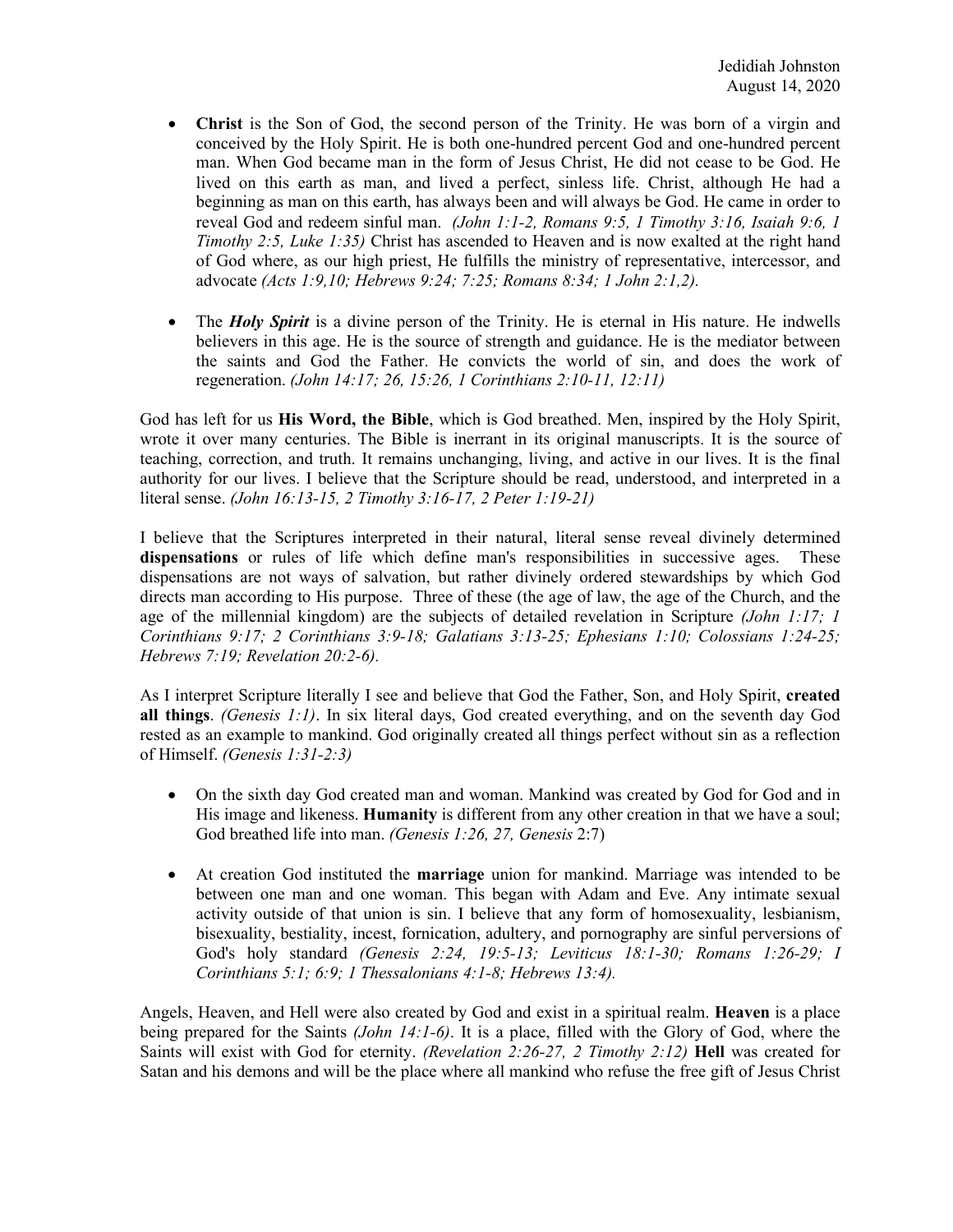will spend eternity. It is described as a place of complete separation from God, complete darkness, anguish, and gnashing of teeth. *(Matthew 3:12; 13:41-42, Mark 9:43, Revelation 20:11-15)* Angels are spiritual beings created by God for Himself. **Satan** is a fallen angel, the author of sin and the cause of the original fall. He is the open and declared enemy of God and man. He will be eternally punished in the Lake of Fire. Satan took one third of the angelic beings with him (**demons**) in this war against God. *(Job 1:6, 7; Isaiah 14:12-17; Ezekiel 28:13-17; Isaiah 14:14Matthew 4:2-11; 25:41; Revelation 12, 20:10)*

**Angels** have an active role in this age unseen. They are at war in a spiritual realm not visible to us, and they fight on behalf of all the saints and serve as God's messengers. Angels are spiritual beings created by God for himself. *(Genesis 2:1, Nehemiah 9:6, Colossians 1:16,)*

While God's original creation was perfect, after **sin** entered the world all humanity and creation was cursed. In Adam's sin the human race fell, inherited a sinful nature, and became alienated from God. Mankind is totally depraved and, of himself, utterly unable to remedy his lost condition *(Romans 3:22, 23; 5:12; Ephesians 2:1-3, 12).* This separation was spiritual death. There is no part of man's nature that is not affected by sin. However, humanity does have a free will to choose the gift of salvation. *(Romans 5:12-19, Genesis 3:1-24, 1 Corinthians 15:45)*

**Salvation** is freely given to all who choose to believe and place their Faith in the finished work of Jesus Christ alone. It is by believing that Jesus Christ's death (payment), burial, and bodily resurrection (conquering) paid the penalty for our sin that we may have eternal life. Jesus Christ could do this because He is one-hundred percent God and one-hundred percent man, who came and lived a sinless life we were not able to live and paid the wages for our sin. Humanity in their deprived state cannot earn Salvation, nor does mankind seek God. It is for all to have and enjoy. It is what provides hope. It is a gift. No amount of works can pay for its purchase. The blood of Jesus Christ, the pure and spotless lamb, purchased our salvation*. (John 3:16-17; Romans 3:24-25, 4:25; Ephesians 1:7; 1 Timothy 4:10; Hebrews 2:9; I Peter 1:3-5, 2:24)*

Every believer possesses two natures, with provision made for victory of the new nature over the old nature through the power of the indwelling Holy Spirit. All claims to the eradication of the old nature in this life are unscriptural. **Sanctification** is an ongoing work of the Holy Spirit that will be completed when we get to heaven. I believe the work of sanctification happens at salvation in our standing or position in Christ. However, the believer still has an old sin nature that is at battle with his new nature. We are called to grow in our faith allowing the Holy Spirit to have victory in our life. This is a progressive process. *(Romans 6:13; 8:12-13; Galatians 5:16-25; Ephesians 4:22-24; Colossians 3:10; 1 Peter 1:14-16; 1 John 3:5-9, Romans 7:14-25)*

A saint can stray from the faith. However, salvation is not earned, rather it is the finished work of Jesus Christ, and therefore our Salvation is based on Christ and not ourselves. *(John 3:16-17; Romans 3:23; Ephesians 2:8-9, 1 Corinthians 15:4)* As Saints we need to be continually taught, encouraged by, and held accountable to the Scripture in order to avoid straying in our relationship with Christ. This is one reason we have the church.

**The Church** began at Pentecost, and Christ at His ascension was established as head of the Church. The church is the body and the espoused bride of Christ, the global and local spiritual organism left to proclaim the message of Jesus Christ to all nations in this present age. Christ has stated that He will return for His Bride, the Church, and that she should be ready.

Christ has commissioned the Church to make disciples and proclaim His Word throughout the world. The establishment and continuance of local churches is clearly taught and defined in the New